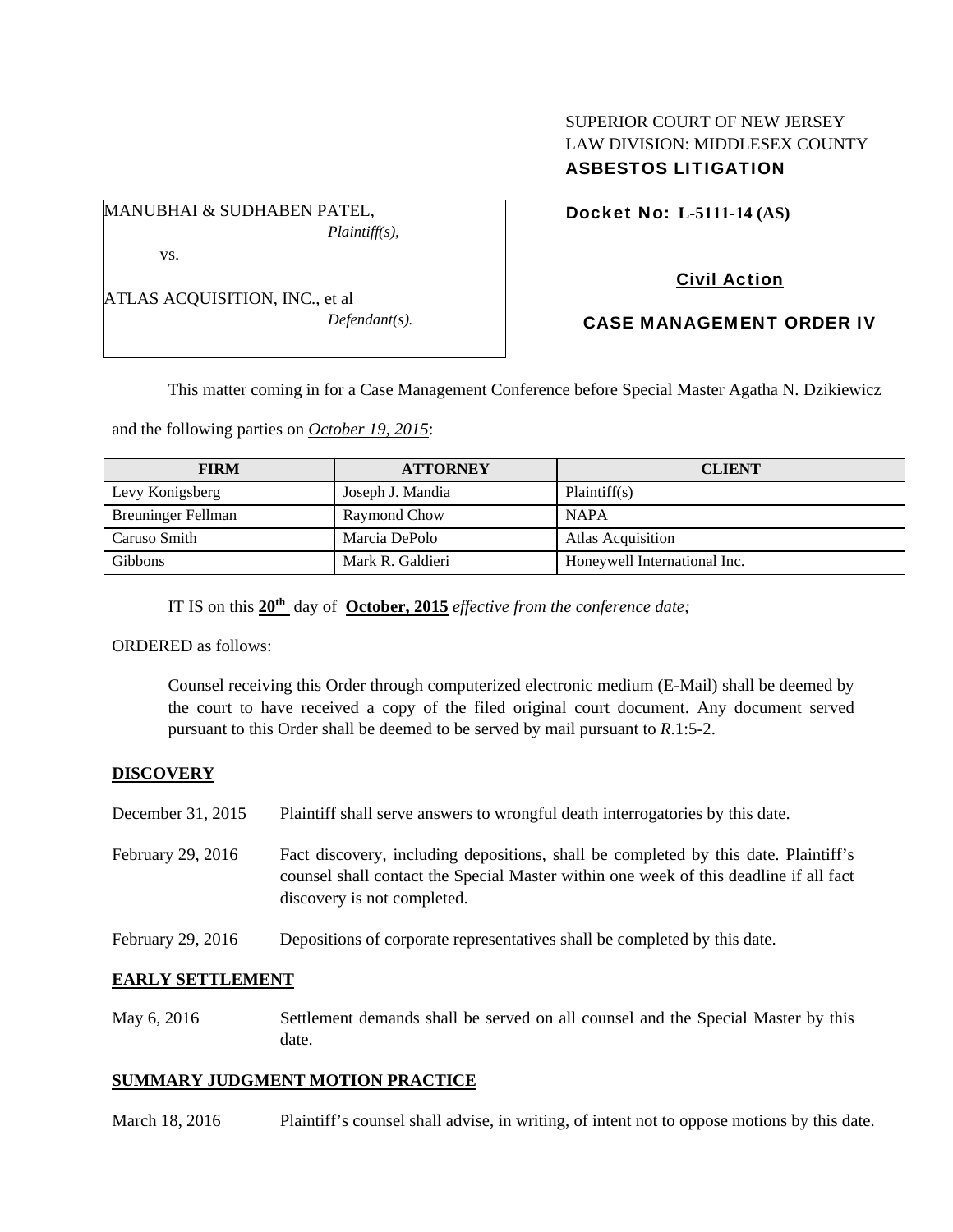- April 1, 2016 Summary judgment motions shall be filed no later than this date.
- April 29, 2016 Last return date for summary judgment motions.

#### **MEDICAL DEFENSE**

- February 29, 2016 Plaintiff shall serve medical expert reports, including wrongful death report, by this date.
- May 31, 2016 Defendants shall identify its medical experts and serve medical expert reports, if any, by this date. **In addition, defendants shall notify plaintiff's counsel (as well as all counsel of record) of a joinder in an expert medical defense by this date.**

#### **LIABILITY EXPERT REPORTS**

February 29, 2016 Plaintiff shall identify its liability experts and serve liability expert reports or a certified expert statement by this date or waive any opportunity to rely on liability expert testimony.

May 31, 2016 Defendants shall identify its liability experts and serve liability expert reports, if any, by this date or waive any opportunity to rely on liability expert testimony.

#### **ECONOMIST EXPERT REPORTS**

| April 29, 2016                                                                             | Plaintiff shall identify its expert economists and serve expert economist report(s), if any,                                                                                                                                                                                                                                              |
|--------------------------------------------------------------------------------------------|-------------------------------------------------------------------------------------------------------------------------------------------------------------------------------------------------------------------------------------------------------------------------------------------------------------------------------------------|
|                                                                                            | by this date or waive any opportunity to rely on economic expert testimony.                                                                                                                                                                                                                                                               |
| $\mathbf{v}$ $\mathbf{v}$ $\mathbf{v}$ $\mathbf{v}$ $\mathbf{v}$ $\mathbf{v}$ $\mathbf{v}$ | $\mathbf{P}$ , $\mathbf{C}$ , $\mathbf{I}$ , $\mathbf{I}$ , $\mathbf{I}$ , $\mathbf{I}$ , $\mathbf{I}$ , $\mathbf{I}$ , $\mathbf{I}$ , $\mathbf{I}$ , $\mathbf{I}$ , $\mathbf{I}$ , $\mathbf{I}$ , $\mathbf{I}$ , $\mathbf{I}$ , $\mathbf{I}$ , $\mathbf{I}$ , $\mathbf{I}$ , $\mathbf{I}$ , $\mathbf{I}$ , $\mathbf{I}$ , $\mathbf{I}$ , |

May 31, 2016 Defendants shall identify its expert economists and serve expert economist report(s), if any, by this date or waive any opportunity to rely on economic expert testimony.

#### **EXPERT DEPOSITIONS**

June 24, 2016 Expert depositions shall be completed by this date. To the extent that plaintiff and defendant generic experts have been deposed before, the parties seeking that deposition in this case must file an application before the Special Master and demonstrate the necessity for that deposition. To the extent possible, documents requested in a deposition notice directed to an expert shall be produced three days in advance of the expert deposition. The expert shall not be required to produce documents that are readily accessible in the public domain.

#### **PRE-TRIAL AND TRIAL**

| April 6, 2016                 | The settlement conference previously scheduled on this date is <b>cancelled</b> .                                                                                                                                                                                                                                                                 |
|-------------------------------|---------------------------------------------------------------------------------------------------------------------------------------------------------------------------------------------------------------------------------------------------------------------------------------------------------------------------------------------------|
| July 7, 2016 $\omega$ 10:00am | Settlement conference. All defense counsel shall appear with authority<br>to negotiate settlement and have a representative authorized to negotiate<br>settlement available by phone. Any request to be excused from the<br>settlement conference shall be made to the Special Master no later than<br>4:00pm of the day prior to the conference. |

\_\_\_\_\_\_\_\_\_\_\_\_\_\_\_\_\_\_\_\_\_\_\_\_\_\_\_\_\_\_\_\_\_\_\_\_\_\_\_\_\_\_\_\_\_\_\_\_\_\_\_\_\_\_\_\_\_\_\_\_\_\_\_\_\_\_\_\_\_\_\_\_\_\_\_\_\_\_\_\_\_\_\_\_\_\_\_\_\_\_\_\_\_\_\_\_\_\_\_\_\_\_\_\_\_\_\_\_\_\_